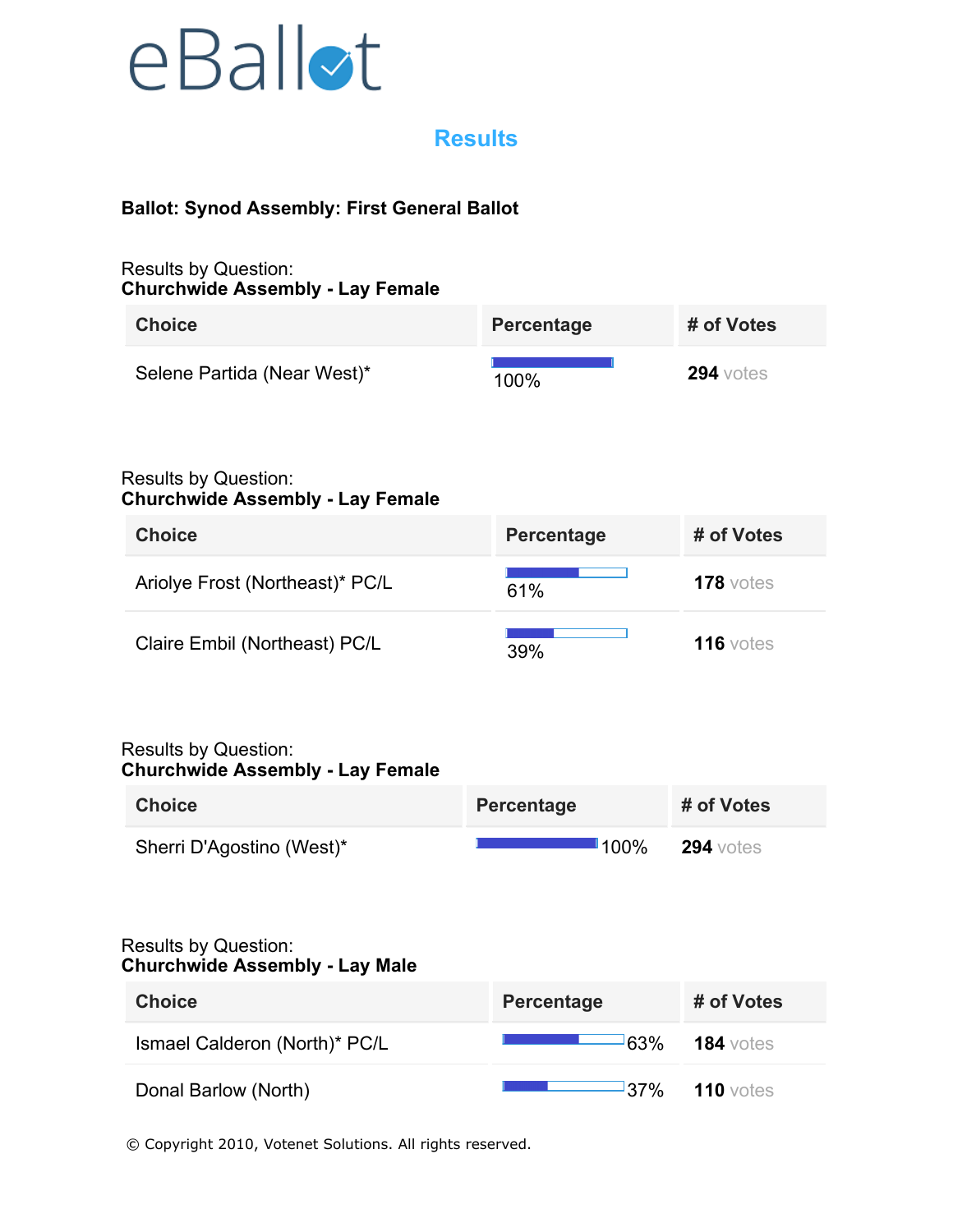## eBallot

#### Results by Question: **Churchwide Assembly - Lay Male**

| <b>Choice</b>              | Percentage | # of Votes       |
|----------------------------|------------|------------------|
| John Nicholas (Northwest)* | 100%       | <b>294</b> votes |

## Results by Question: **Churchwide Assembly - Lay Male**

| <b>Choice</b>               | <b>Percentage</b> | # of Votes       |
|-----------------------------|-------------------|------------------|
| Zachary Howell (Southwest)* | -51%              | <b>150</b> votes |
| Rodger Jones (South) PC/L   | 149%              | $144$ votes      |

#### Results by Question: **Churchwide Assembly, Lay**

| <b>Choice</b>               | Percentage | # of Votes       |
|-----------------------------|------------|------------------|
| Angela Bell (Southwest)     | 48%        | <b>141</b> votes |
| Elisabeth Trost (Northeast) | 52%        | $153$ votes      |

#### Results by Question: **Churchwide Assembly, Lay**

| <b>Choice</b>            | Percentage | # of Votes       |
|--------------------------|------------|------------------|
| Frank Imhoff (Northwest) | $\P$ 100%  | <b>294</b> votes |

## Results by Question: **Churchwide Assembly, Rostered Female**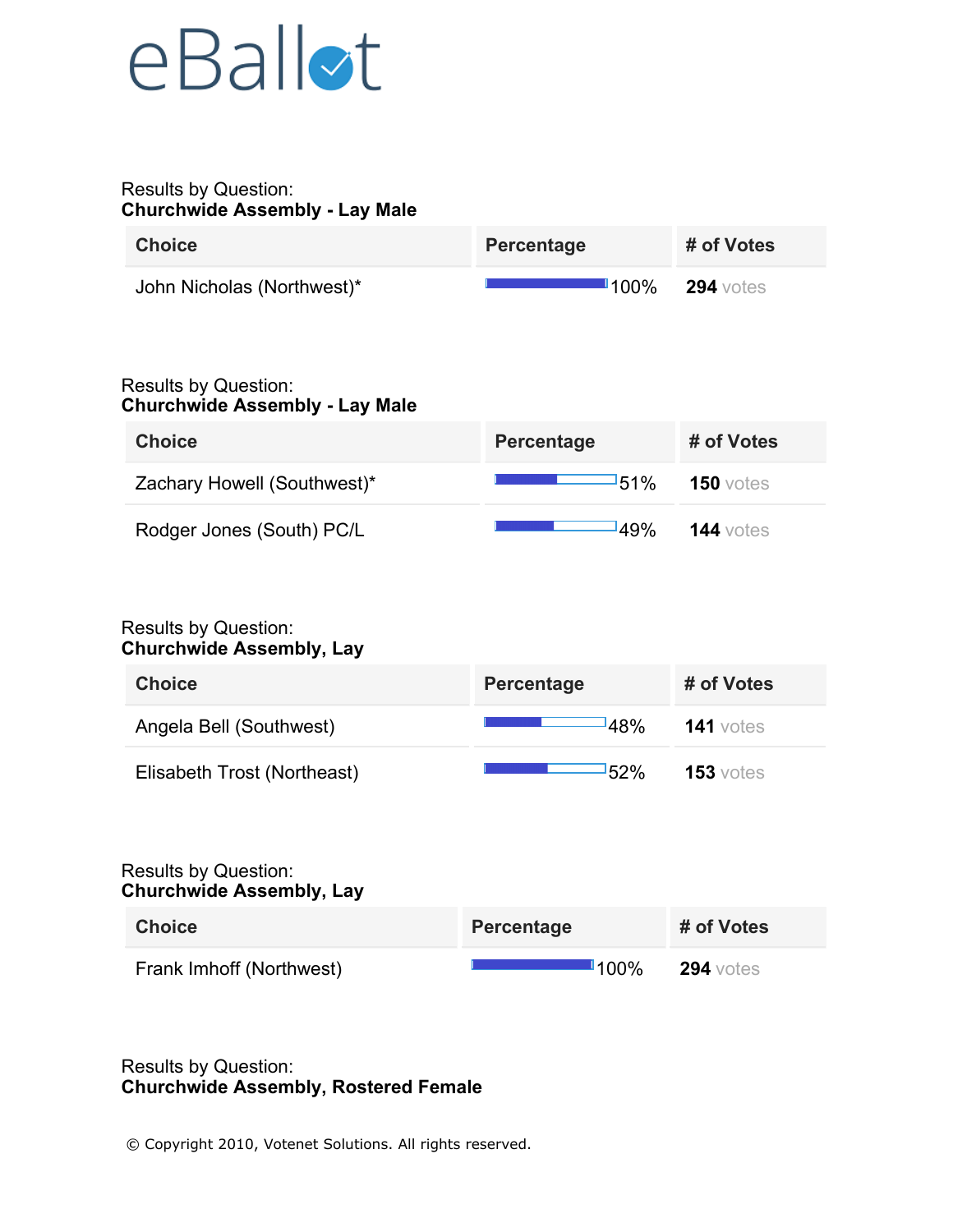# eBallot

| <b>Choice</b>               | <b>Percentage</b> | # of Votes  |
|-----------------------------|-------------------|-------------|
| Pr Erin Clausen (Near West) | <b>55%</b>        | $161$ votes |
| Pr. Julie Grafe (West)      | <b>45%</b>        | $133$ votes |

#### Results by Question: **Churchwide Assembly, Rostered Female**

| <b>Choice</b>                  | <b>Percentage</b> | # of Votes       |
|--------------------------------|-------------------|------------------|
| Pr Alison Bengfort (Northeast) | 100%              | <b>294</b> votes |

#### Results by Question: **Churchwide Assembly, Rostered Male**

| <b>Choice</b>                  | Percentage       | # of Votes  |
|--------------------------------|------------------|-------------|
| Pr. Jason Glombicki (Central)* | <sup>1</sup> 65% | $190$ votes |
| Pr. David Elliot (West)        | <u>35%</u>       | 104 votes   |

#### Results by Question: **Churchwide Assembly, Rostered Male**

| <b>Choice</b>                                                       | <b>Percentage</b> | # of Votes       |
|---------------------------------------------------------------------|-------------------|------------------|
| Pr. Andrew Bell (Southwest)                                         | 38%               | $112$ votes      |
| Pr. Nathan Klein (Southwest)                                        | 62%               | <b>181</b> votes |
| <b>Results by Question:</b><br><b>Churchwide Assembly, Rostered</b> |                   |                  |
| <b>Choice</b>                                                       | Percentage        | # of Votes       |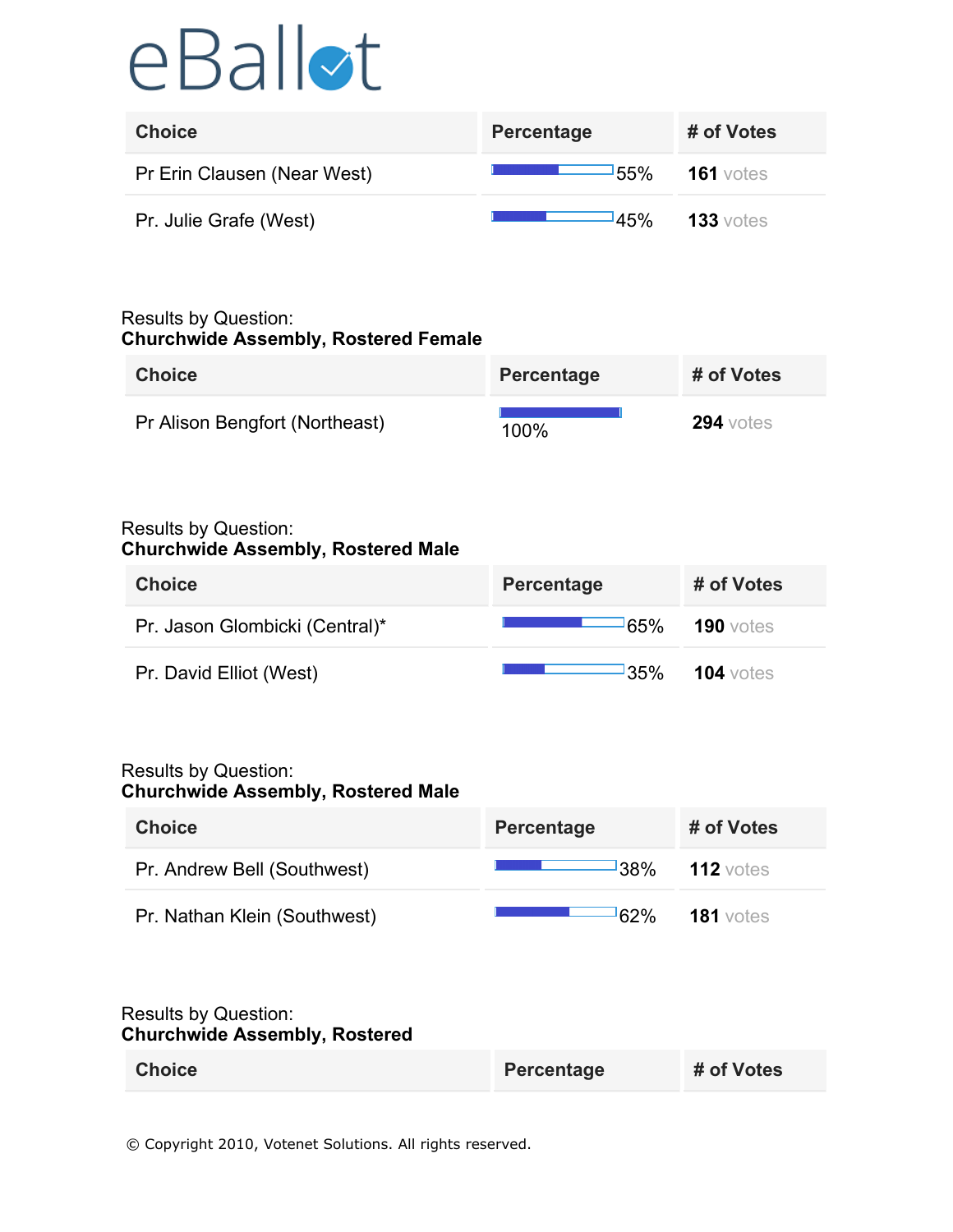

**Pr. Lester White (South)\* PC/L** 100% **294** votes

## Results by Question:

**Churchwide Assembly, Person of Color/Primary language other than English**

| <b>Choice</b>                      | <b>Percentage</b> | # of Votes  |
|------------------------------------|-------------------|-------------|
| Loretta Northcutt (South) PC/L     | 39%               | 114 votes   |
| Yvette Newberry White (South) PC/L | 61%               | $180$ votes |

#### Results by Question:

## **Churchwide Assembly, Youth/Young Adult**

| <b>Choice</b>                           | Percentage | # of Votes       |
|-----------------------------------------|------------|------------------|
| Kayshawn Colbert Jones (Near West) PC/L | 52%        | <b>152</b> votes |
| Emily Martinez (Near West) PC/L         | 48%        | $142$ votes      |

#### Results by Question: **Synod Council - Lay Female**

| <b>Choice</b>                    | Percentage | # of Votes       |
|----------------------------------|------------|------------------|
| Kristina Adamczeski (Near West)* | 100%       | <b>294</b> votes |

### Results by Question: **Synod Council Lay Female**

| <b>Choice</b>         | <b>Percentage</b> |           | # of Votes       |
|-----------------------|-------------------|-----------|------------------|
| Nancy Arnesen (West)* |                   | $\P$ 100% | <b>294</b> votes |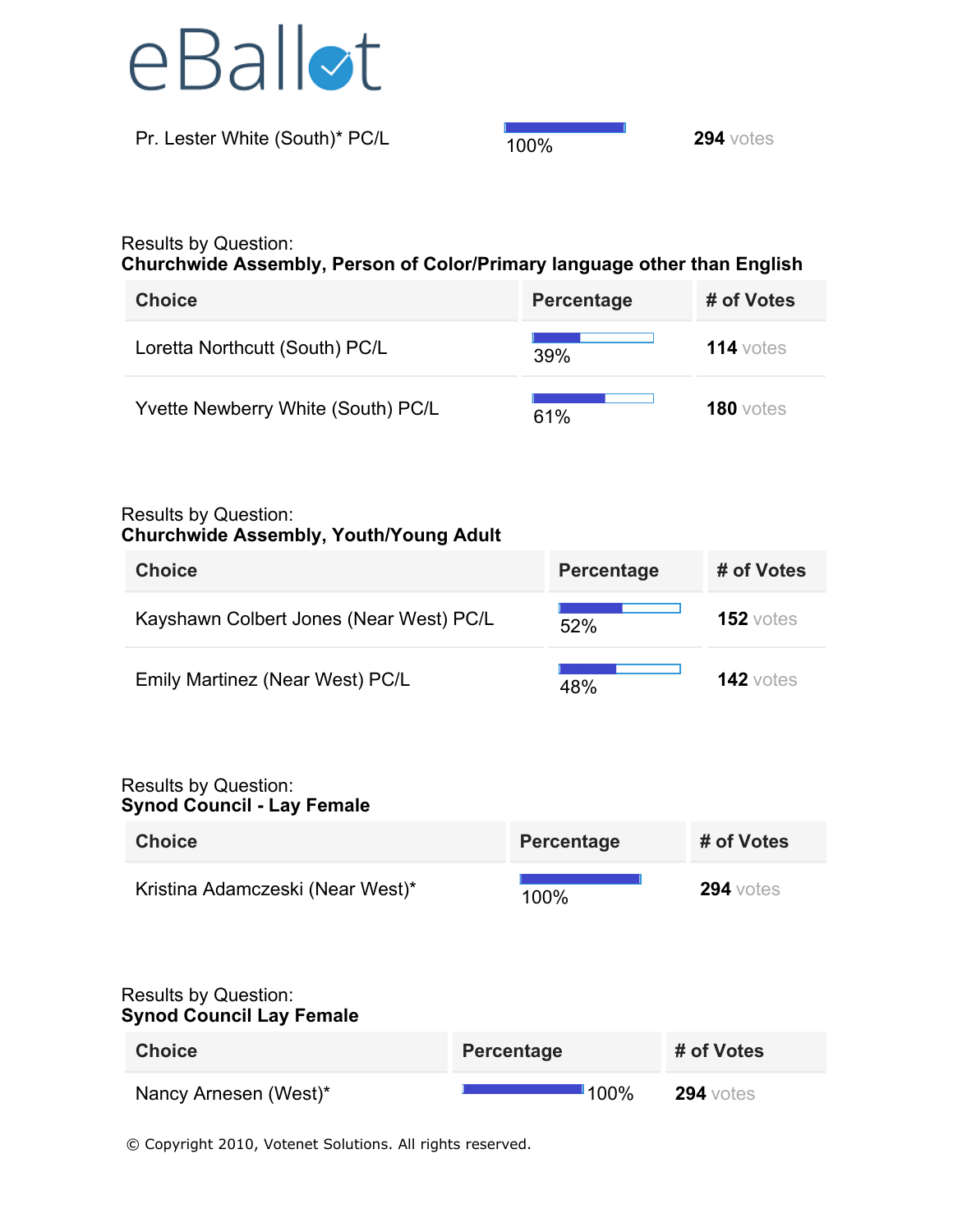## eBallot

#### Results by Question: **Synod Council Rostered Female**

| <b>Choice</b>                                                                         |                   | <b>Percentage</b> | # of Votes       |
|---------------------------------------------------------------------------------------|-------------------|-------------------|------------------|
| Pr. Maria Rojas-Banda (Near West)* PC/L                                               |                   | 100%              | <b>294</b> votes |
| <b>Results by Question:</b><br><b>Synod Council Rostered Male</b>                     |                   |                   |                  |
| <b>Choice</b>                                                                         |                   | <b>Percentage</b> | # of Votes       |
| Pr. Joel Lohafer (Northwest)*                                                         | 100%              |                   | $294$ votes      |
| <b>Results by Question:</b><br><b>Synod Council - Rostered</b>                        |                   |                   |                  |
| <b>Choice</b>                                                                         |                   | <b>Percentage</b> | # of Votes       |
| Pr. Lester White (South)* PC/L                                                        | 100%              |                   | $294$ votes      |
| <b>Results by Question:</b><br><b>Synod Council One</b>                               |                   |                   |                  |
| <b>Choice</b>                                                                         | <b>Percentage</b> |                   | # of Votes       |
| Ivan Perez (Central) PC/L<br><b>Results by Question:</b><br><b>Synod Council, One</b> |                   | $100\%$           | <b>294</b> votes |
| <b>Choice</b>                                                                         | Percentage        |                   | # of Votes       |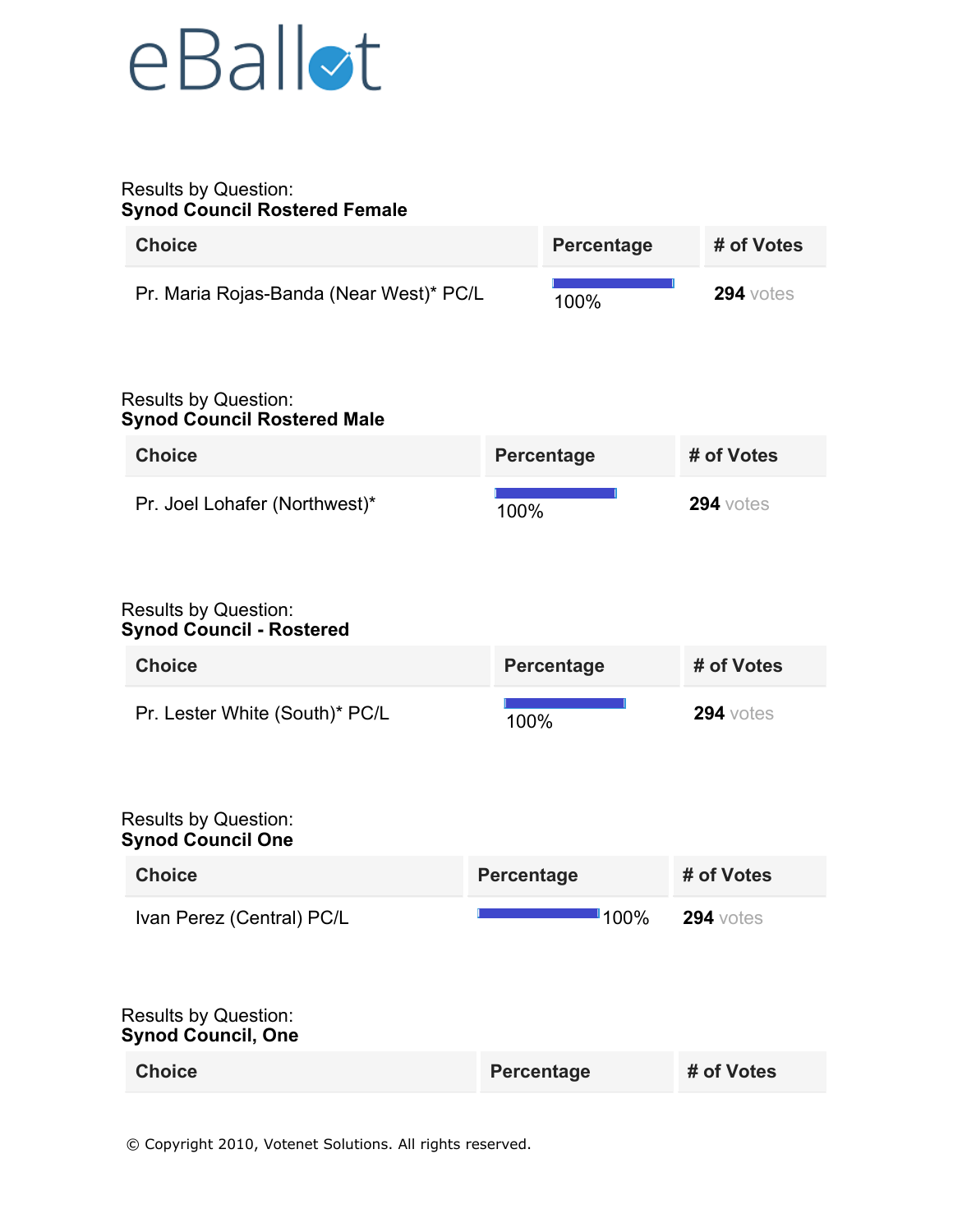

| <b>Robert Langlois (Northwest)</b>                                          | 100% | $294$ votes |
|-----------------------------------------------------------------------------|------|-------------|
|                                                                             |      |             |
| <b>Results by Question:</b><br><b>Committee on Consultation, Lay Female</b> |      |             |

| <b>Choice</b>              | Percentage | # of Votes       |
|----------------------------|------------|------------------|
| Barbara Hiller (Northeast) | ∎100%      | <b>294</b> votes |

## Results by Question: **Committee on Consultation, Lay Male**

| <b>Choice</b>          | Percentage          | # of Votes       |
|------------------------|---------------------|------------------|
| Thomas Weglarz (North) | $\blacksquare$ 100% | <b>292</b> votes |

## Results by Question: **Committee on Discipline, Lay Male**

| <b>Choice</b>            | Percentage          | # of Votes       |
|--------------------------|---------------------|------------------|
| Wayne Giampietro (North) | $\blacksquare$ 100% | <b>294</b> votes |

## Results by Question: **Committee on Discipline - Lay Female**

| <b>Choice</b>           | Percentage | # of Votes       |
|-------------------------|------------|------------------|
| Angela Bell (Southwest) | $\P$ 100%  | <b>293</b> votes |

#### Results by Question: **Committee on Discipline, Rostered Female**

| <b>Choice</b> | Percentage | # of Votes |
|---------------|------------|------------|
|---------------|------------|------------|